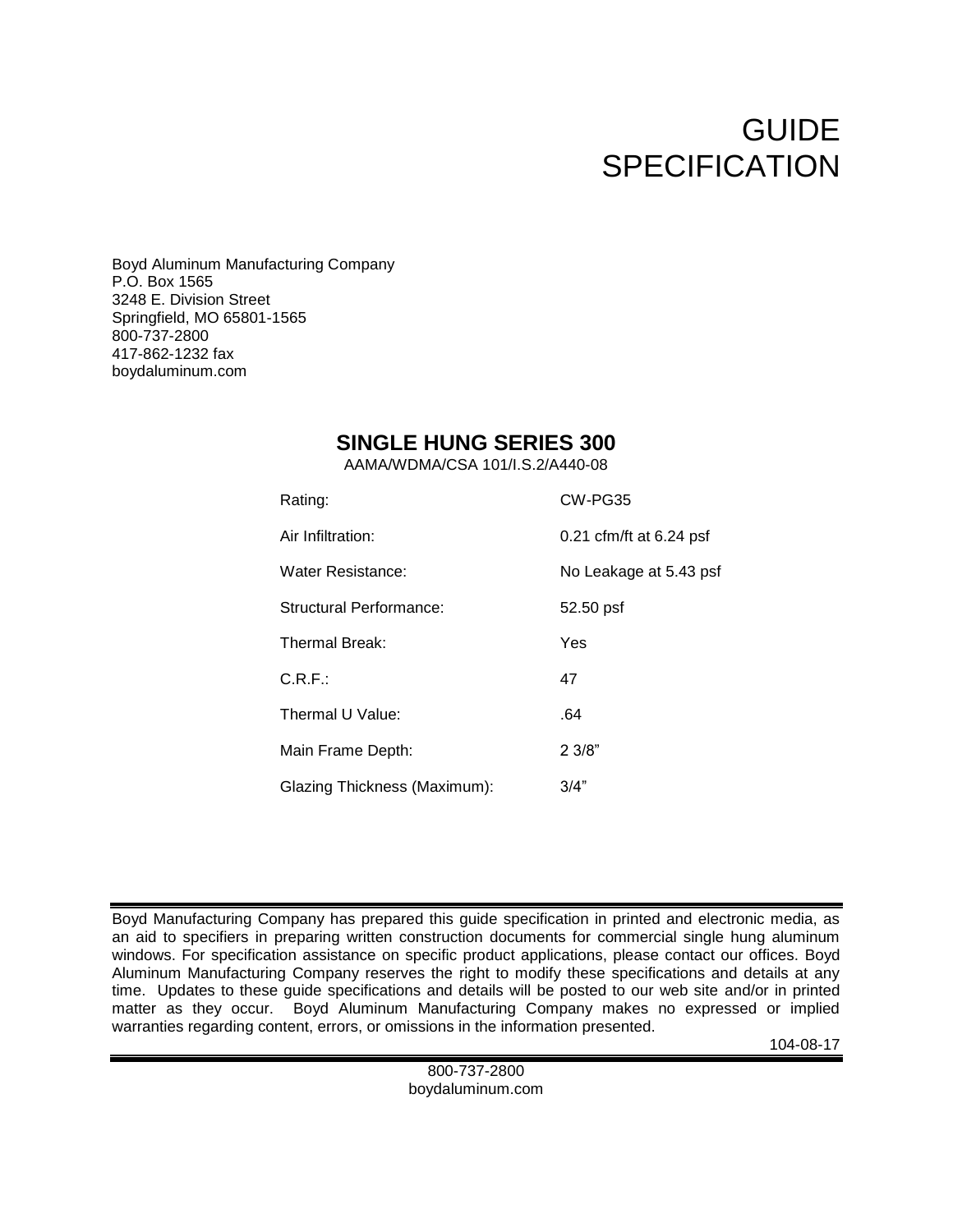#### SECTION 08520 – ALUMINUM WINDOWS

#### PART 1 – GENERAL

# 1.1 RELATED SECTIONS

- A. Glass and glazing Section 08800
- B. Sealants and caulking Section 07900

#### 1.2 SUMMARY

- A. Section includes:
	- 1. Operable Commercial Grade aluminum windows.
		- a. Single Hung window

#### 1.3 REFERENCES

- A. American Architectural Manufacturers Association (AAMA).
- B. American Society for Testing Materials (ASTM).
- C. American National Standards Institute (ANSI)

### 1.4 TEST AND PERFORMANCE REQUIREMENTS

- A. Provide aluminum window system designed to accommodate expansion and contraction due to normal thermal movement and wind loading per manufacturer's window test reports. Establish basic dimension of units, sight lines, and profiles of members according to the performance requirements.
	- 1. In order to designate quality of materials and workmanship required, these specifications are based upon products from Boyd Aluminum Manufacturing Co., Inc. Springfield, MO (800) 737-2800.
	- 2. Products of other manufacturers equal to or exceeding those specified herein will be considered upon written authorization by the Architect. Information, including window sample (size and configuration per Architect's requirements) must be submitted for consideration a minimum of 10 days before project bid date.
- B. Test Criteria: Testing shall be performed by an AAMA qualified independent testing agency and be based on the following criteria:
	- 1. Current test reports must be submitted and be AAMA certified to be accepted.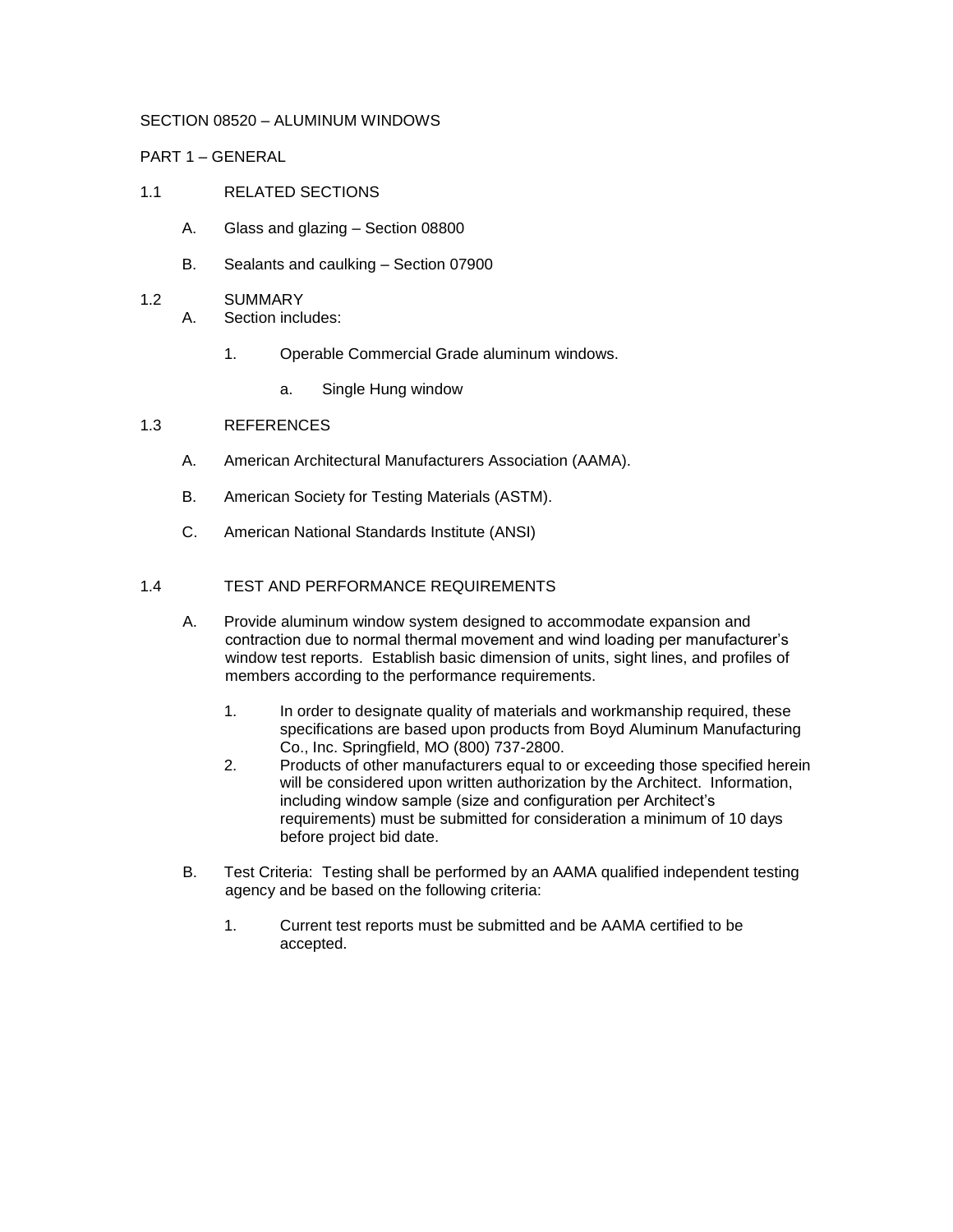- C. Performance Requirements:Test reports must show compliance with AAMA/WDMA/CSA 101/I.S.2/A440-08 for CW-PG35.
	- 1. Air-Infiltration: Shall not exceed 0.21 cfm/ft of sash crack per ASTM E283 at a differential static pressure of 6.24 psf.
	- 2. Water Infiltration: No uncontrolled leakage per ASTM E331 at a test pressure of 5.43 psf.
	- 3. Structural Requirements: Maximum permanent deformation of any component shall not exceed 0.4 percent at a test pressure of 52.50 psf as defined per ASTM E330.
	- 4. Condensation Resistance Factor (CRF): Provide windows tested for thermal performance according to AAMA 1503.1 showing a minimum condensation resistance factor (CRF) of 47.
	- 5. Thermal Transmittance: Provide windows with a maximum U-value maximum of .64 when tested according to AAMA 1503.1
	- 6. Forced-Entry Resistance: Comply with CAWM 301-90 requirements when tested according to ASTM F588.

# 1.5 SUBMITTALS

- A. General: Submit in accordance with Division 1.
- B. Product Data: Submit for windows
	- 1. Include information for factory finishes, glass, glazing components, accessories, and other required components.
	- 2. Include information on hardware and operators.
	- 3. Submit certified test reports from AAMA accredited laboratories verifying all performance requirements specified herein.
- C. Shop Drawings: Indicate elevations, detailed design, dimensions, member profiles, joint locations, arrangement of units, and member connections.
	- 1. Anchorage system.
	- 2. Interfacing with building constructions.
	- 3. Full-size details of special and typical shapes.
	- 4. Indicate glazing details and sealant requirements.
	- 5. Show finishes indicating compliance with the specifications.
	- 6. Indicate recorded field measurements on final drawings as available.
- D. Samples: Indicate quality of finish on alloys used, 12 inches long for extrusions and 6 inches square for sheet materials.
	- 1. Where normal texture or color variations are expected, include additional samples illustrating range of variation.
- E. Samples of Verification: Submit samples of anchors, fasteners, hardware, assembled corner sections, and other materials and components if requested by the architect.

# 1.6 QUALITY ASSURANCE

A. Installer Qualifications: Certified in writing that installer has experience on at least five projects of similar nature in past five years. The installer shall warrant the satisfactory performance of the window installation which includes, but is not limited to, installation accessories (glazing, perimeter sealing), and anchorage as called for by the specifications and approved shop drawings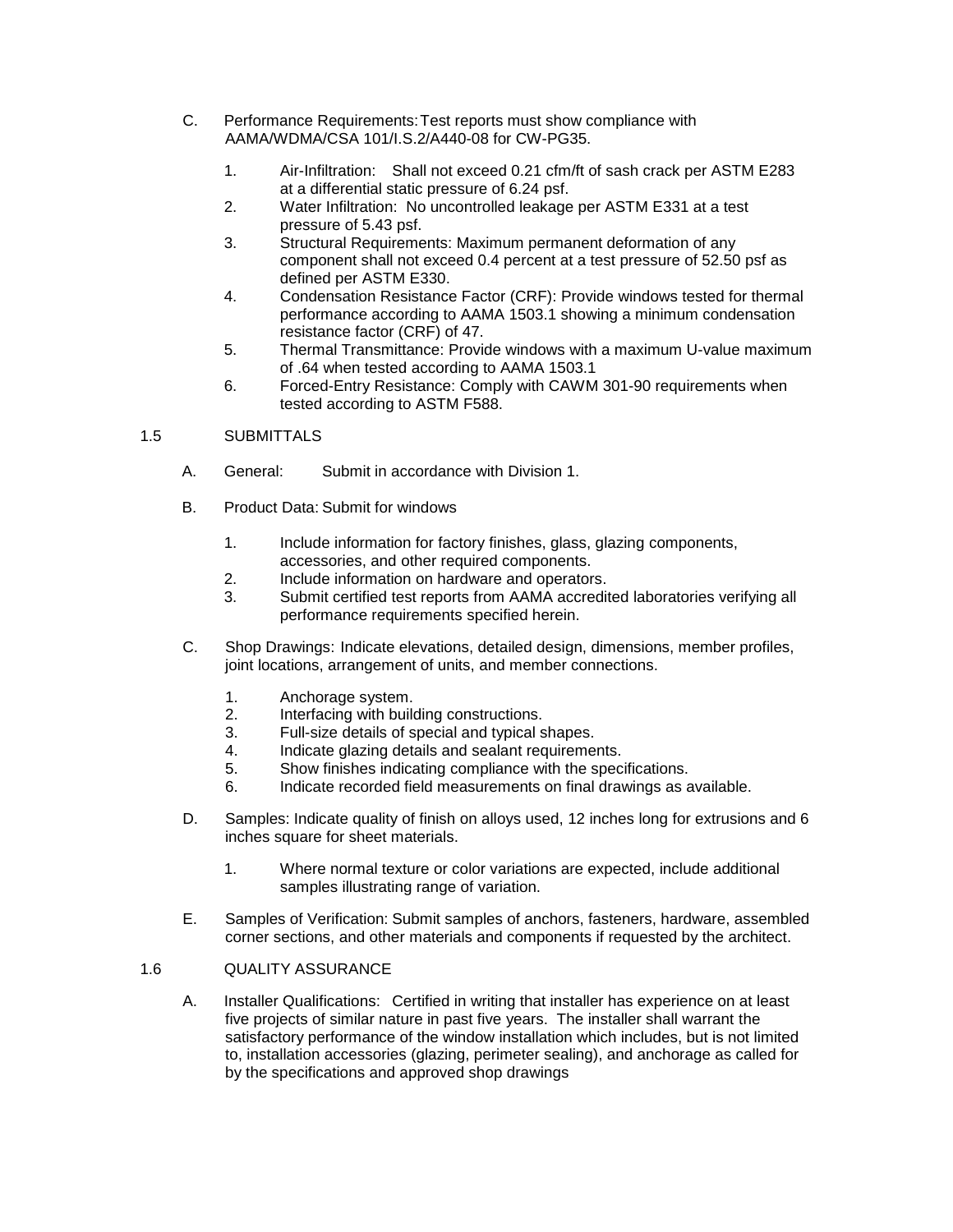- B. Single Source Responsibility: Provide window units manufactured by one manufacturer
	- 1. Glass and glazing for window units are required as work of this section for single source responsibility. Factory glaze units.

# 1.7 DELIVERY, STORAGE, AND HANDLING

- A. Deliver units pre-glazed with manufacturer's labels intact on interior side of glass.
- B. Protect glass and glazing to prevent chipping, cracking, and other similar damages.
- C. Store windows in upright position, off ground.
- D. Protect finished surfaces to prevent damage.
- E. Do not use adhesive papers or sprayed coatings which become firmly bonded when exposed to sun.
- F. Do not leave coating residue on surfaces.
- G. Protect the window units from lime, mortar, runoff from concrete and copper, careless handling of tools, weld platter, acids, roofing tar, solvents, abrasive cleaners, and other items that could damage the window units.

#### 1.8 WARRANTY

- A. Warranty: The window manufacturer shall provide a written warranty that window units are free from defective materials or workmanship within a specified period. Failures include the following:
	- 1. Materials defect in manufacture.
	- 2. Faulty operation of sash and hardware.
- B. Warranty Period: 2-year after delivery of product
- C. Warranty Period for Glass: 5-years after delivery of product

#### PART 2 – PRODUCTS

- 2.1 MANUFACTURERS
	- A. Acceptable Manufacturer: Boyd Aluminum Manufacturing Co. Inc., Springfield, MO (800) 737-2800.
		- 1. Series 300 Single Hung
	- B. Subject to compliance with Section 1.4 manufacturers offering equal products may be incorporated in the work.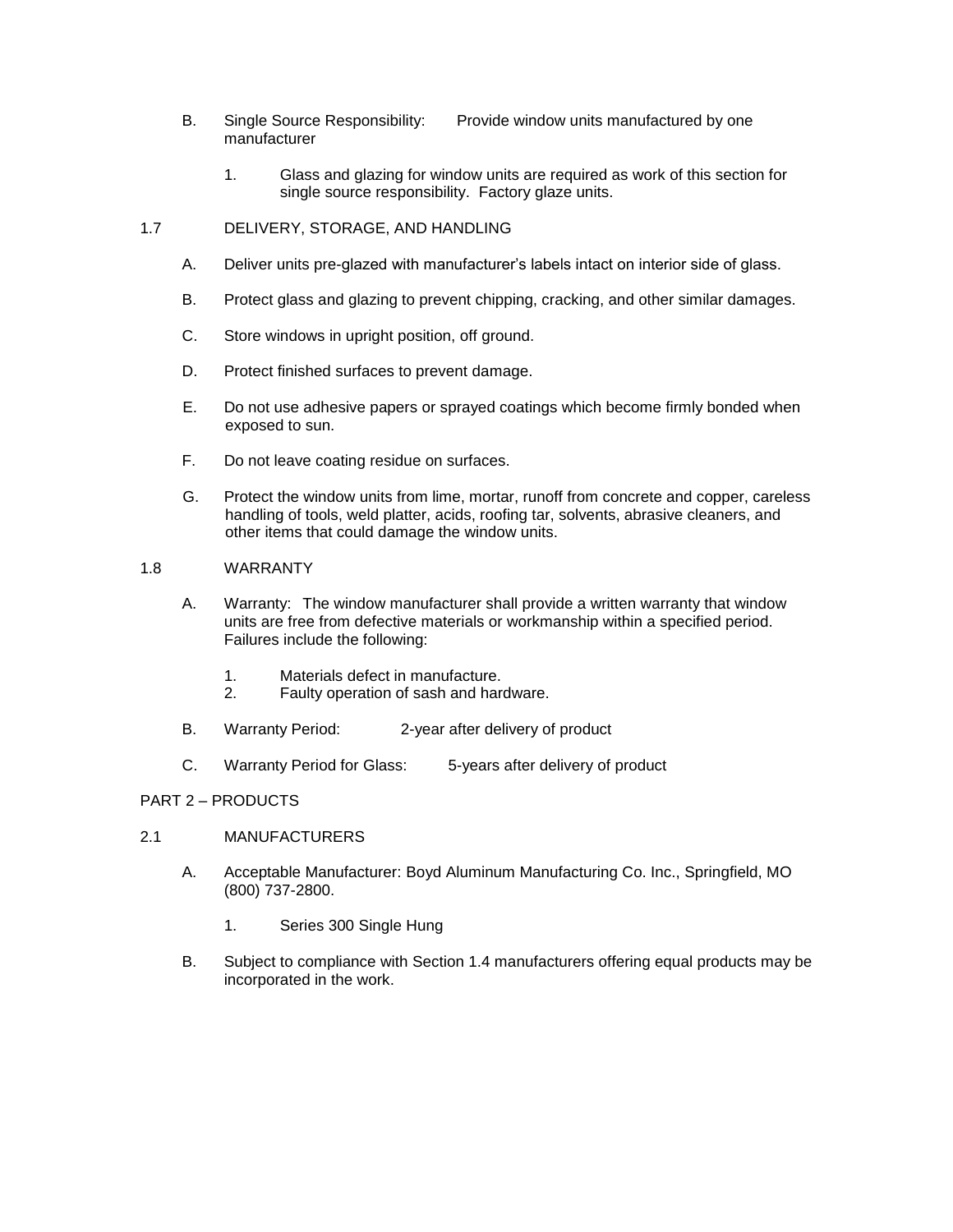# 2.2 MATERIALS

- A. Aluminum extrusions shall comply with ASTM B 221 and tolerances shall be in accordance with the Aluminum Association's "Drafting Standards for Aluminum Extruded and Tubular Products". Extrusions shall not be less than a nominal .062 inch thick at any location for main frame and sash members with an exception of main frame sill which shall be no less than a nominal .078 inch. Sheet shall comply with ASTM B 209, alloy and temper recommended by manufacturer appropriate for specified finish.
- B. Fasteners: Provide stainless steel fasteners, corrosion resistant and compatible with aluminum.
	- 1. Reinforcement: When fasteners screw into aluminum less than a nominal .062 inch thick, utilize nuts or washers of design having means to reinforce interior aluminum surfaces and prevent disengagement.
	- 2. Exposed Fasteners: Provide concealed fasteners wherever possible.
- C. Shims: Non-staining and non-ferrous type.
- D. Weatherstripping: Material shall be compatible with aluminum, resistant to weather and ultraviolet degradation, and be replaceable.
	- 1. Provide woven pile weatherstripping with wool, a center semi-rigid strip of polypropylene, and a resin impregnated backing strip complying with AAMA 701.2.
- E. Sealants: The color of the sealant exposed with the window in the closed position shall be chosen from the manufacturer's standards. If unspecified, the selant color shall be compatible with the window framing materials.
	- 1. Non-working joints: Sealant shall comply with AAMA 800.
	- 2. Window Components: Sealant shall be suitable for application specified and approved by the window manufacturer.
	- 3. Perimeter: Sealant shall comply with AAMA 800 and Section 0900.
- F. Insect Screen: Provide 18 by 16 mesh of 0.013 inch diameter, coated aluminum wire, complying with FS RR-W-365.

#### 2.3 ACCESSORIES

- A. Insect Screens: Provide insect screens for operable sash. Screens shall be exterior mounted. Screens shall be tight-fitting, removable and have no exposed fasteners.
	- 1. Screen Frames:Frames shall be of extruded tubular shaped aluminum, with a minimum wall thickness of .050 inch, or shall be of tubular formed aluminum of minimum wall thickness 0.040 inch, have mitered joints, and corners secured by concealed corner keys. Finish frames to match windows.
	- 2. Screen frames must rest into integral extruded channels on main frame, at both jambs and sill. Screens attached by means of exposed fasteners are not acceptable. No part of screen may protrude past the face of main frame.
		- a. Provide removable extruded vinyl spline at edge of screening.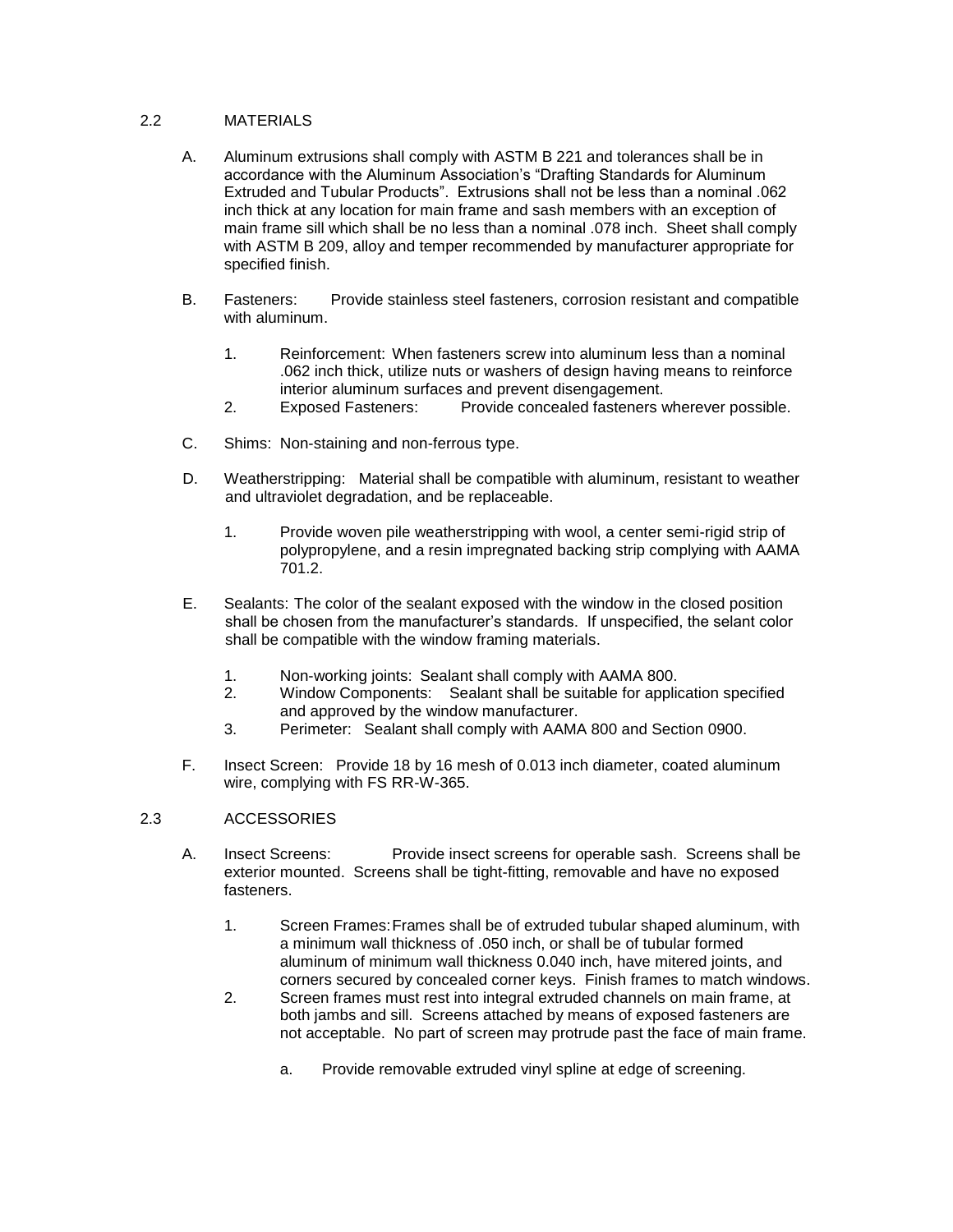- B. Muntins: Provide muntins in each designated sash to replicate the desired divided lite configuration. Muntins shall be of extruded or roll-formed aluminum. Muntins shall be rectangular or contour in shape, per architect's request.
	- 1. Simulated Muntins:
		- a) Roll Form Muntins: Provide simulated muntins suspended within the insulated glass units.
		- b) Applied Muntins: Provide extruded tubular shaped aluminum muntins with a minimum wall thickness of .050 inch. Applied muntins shall be mechanically fastened to a surrounding extruded tubular shaped aluminum applied muntin frame with a minimum wall thickness of .050 inch. The applied muntin/frame system shall allow replacement of the glazing without removing or replacing the applied muntins. No exposed fasteners will be allowed. Finish to match windows.
- C. Nailing fins: Nailing fins shall be integral, protrude a minimum of 1 1/8" past the window equal leg dimension, and have no more than a hair line crack at the point of fin match-up at jamb/sill and jamb/head. Nailing fins shall be of extruded aluminum with a minimum wall thickness of .050 inch. Nailing fins attached by means of fasteners or welding are not acceptable.
- D. Mullions: Provide extruded aluminum mullions with a minimum nominal wall thickness of .062 inch and cover plates, where required, to complete window to window connections.
- E. Receptors: Provide two piece extruded aluminum receptors for the head and/or jambs of the window openings with a minimum nominal wall thickness of .062 inch. Provide one row of TPE gasket placed into extruded grooves in each receptor piece to ensure no window unit to receptor metal contact. Provide receptors with integral nailing fin, if required by the architect. Finish receptors to match windows.
- F. Subsills: Provide subsills with a minimum nominal wall thickness of .062 inch. Provide subsills with means to weep water to the exterior. Finish subsills to match windows.
- G. Panning: Provide extruded aluminum panning of the type and configuration required by the architect with a minimum nominal wall thickness of .062 inches. Provide one row of vinyl gasket placed into extruded grooves in each panning member to ensure no window unit to panning members. Clips shall be attached with stainless steel fasteners. Space stainless steel clips appropriately to allow the window units to secure themselves tightly to the panning. Window units shall lip over the panning sill member allowing water to weep to the exterior. Finish panning to match window units.
- H. Trims: Provide extruded aluminum trim of the type and configuration required by the architect with a minimum nominal wall thickness of .050 inches. Provide extruded aluminum trim clips, with a minimum nominal wall thickness of .050 inch, to allow attachment of the trim to the window units and/or openings. Finish trim to match window units.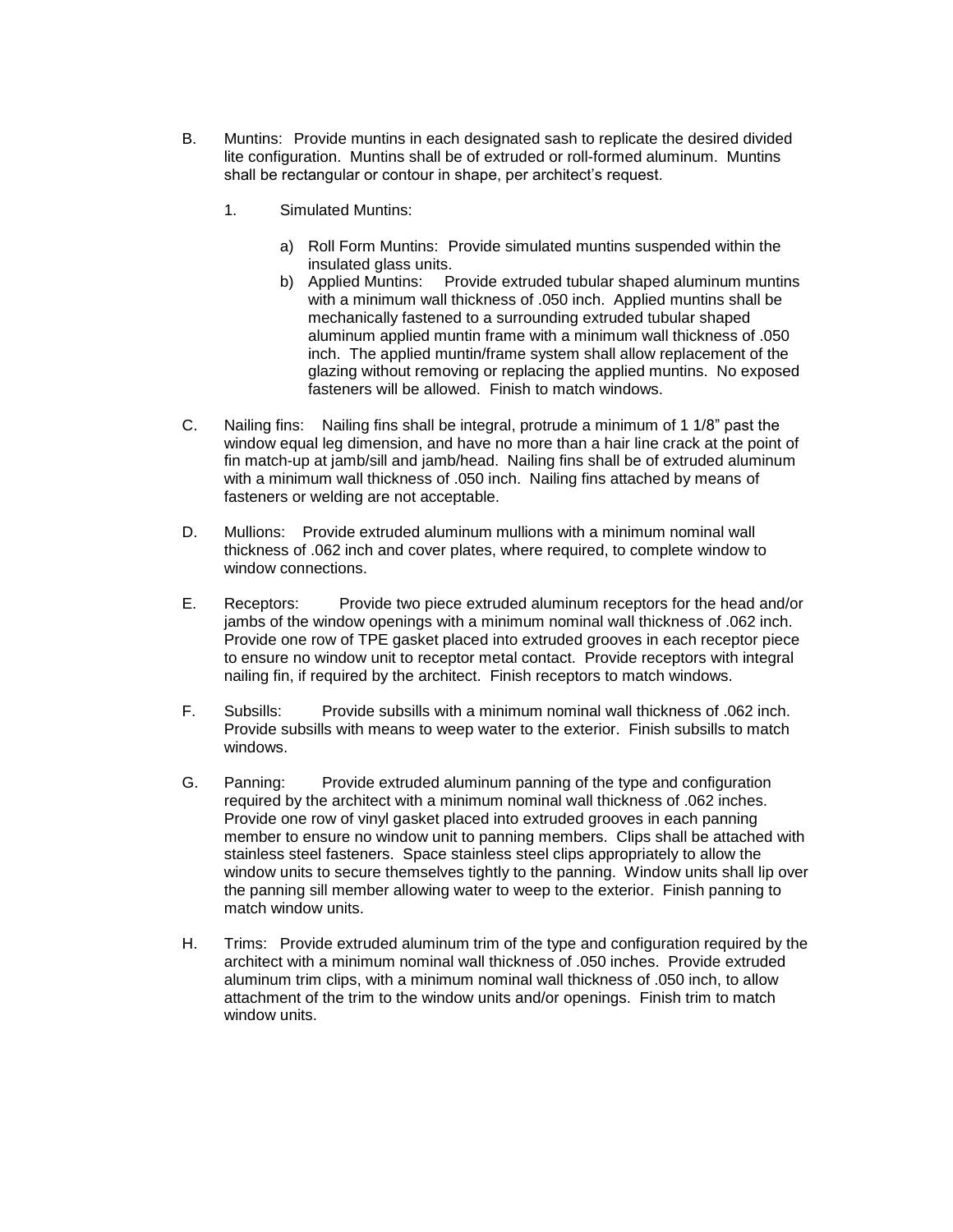# 2.4 SINGLE HUNG WINDOWS

- A. Window Grade and Class: Comply with requirements of AAMA Grade and Performance Class CW-PG35. Window units shall successfully pass operating force test performance requirements specified in AAMA 101.
	- 1. Provide window units with operable sash that can be removed from inside for cleaning without deglazing.
	- 2. Provide window units with a 2 3/8" minimum main frame depth.
	- 3. Provide operating sash with a continuous integral lift bar on bottom rail and meeting rail.
	- 4. Provide 3/4" maximum overall glazing thickness. See Section 08800 glass and glazing.
- B. Hardware: Provide the following operating hardware packages:
	- 1. Sash Balances: Manufacturer's standard type block and tackle balance capable of supporting sash weight.
	- 2. Lock: Locking hardware shall be located at the operating sash meeting rail. Locking hardware to have a concealed keeper and an offset sweep allowing the window to pass AAMA 1302.5-1976 and CMBSO 1-79/CAWM 301-90 forced entry tests.
- C. Weatherstripping: Provide sliding-type weatherstripping at sash rails only.
	- 1. Provide weatherstripping placed into extruded groove in sash.
		- a. Provide one row of weatherstripping at lift and stile sash rails
- D. Glazing: Fixed and operable sash shall be interior glazed with snap in vinyl glazing bead.

# 2.5 FABRICATION

- A. Fabricate components in accordance with manufacturer's tested assemblies. Remove burrs and ease edges. Shop fabricate to greatest extent practicable to minimum field assembly. Disassemble only to the extent necessary for shipping and handling limitations.
- B. Thermal Break: Manufacturer's standard integral urethane thermal barrier, located between exterior and interior members to provide thermal separation. Provide thermal break that has been tested for thermal conductance and has been in use a minimum of 5 years.
- C. Weep System: Provide drain system to evacuate water entering joints occurring within windows.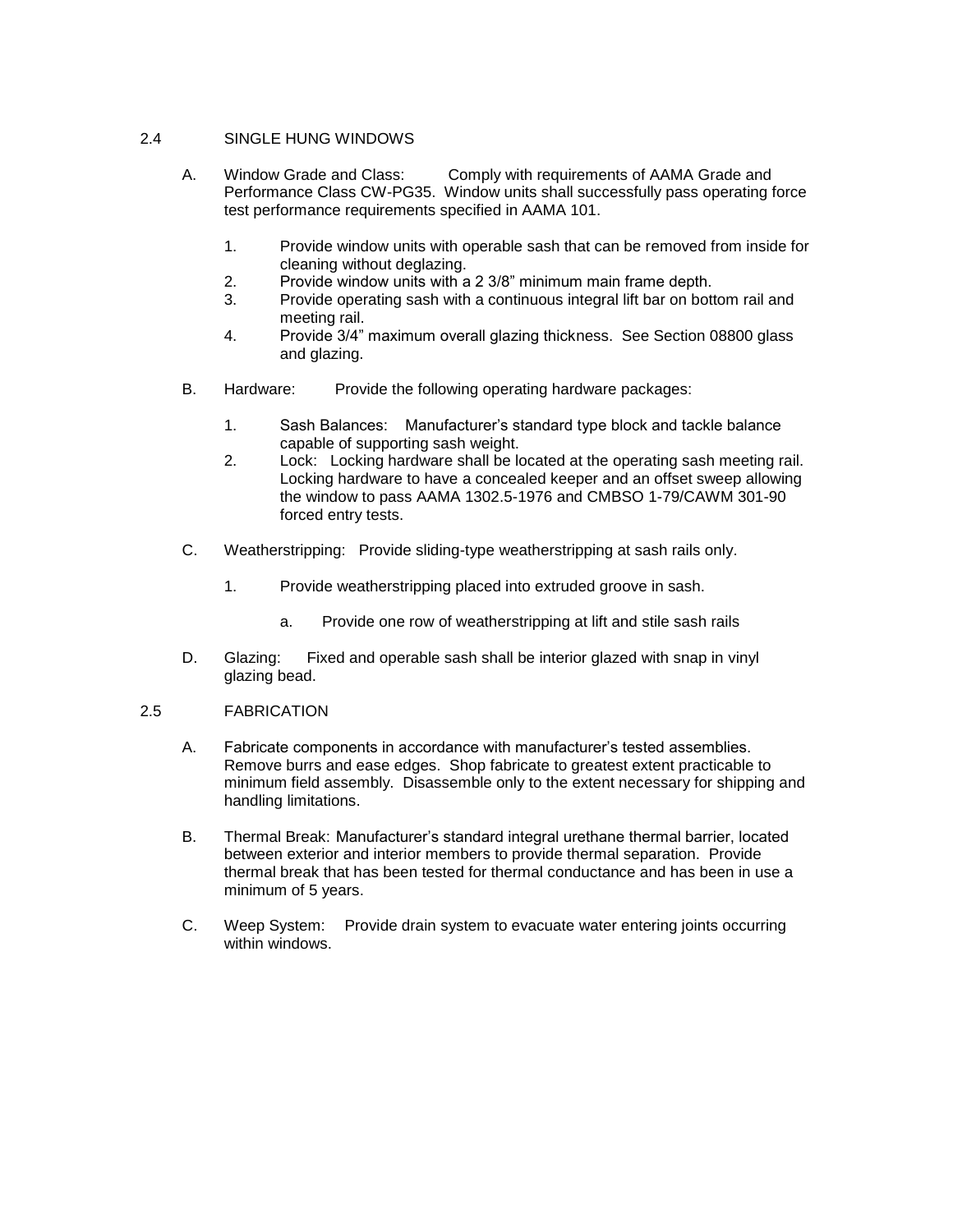#### 2.6 FINISHES

- A. Clear Anodized, Class I:Etched, medium matte, clear anodic coating, 0.7 mil thickness. Meeting AAMA 611-98 and AA-M12C22A41.
- B. Color Anodized Class I: Etched, medium matte, colored anodic coating, 0.7 mil thicknesses. Meeting AAMA 611-98 and AA-M12C22A44.
	- 1. Standard Color: Color as selected by architect from window manufacturer's full range of standard colors.
		- a. Dark Bronze
	- 2. Custom Colors: Color selected by architect from window manufacturer's full range of custom colors.
		- a. Light Bronze
		- b. Medium Bronze
		- c. Black
- C. Fluorocarbon, High Performance Paint Coating: Color as selected from manufacturer's full range of colors by architect. Fluorocarbon spray coating shall be applied by a licensed applicator and shall meet AAMA 2605-98 specifications.
	- 1. Fluorocarbon 2-Coat System: Inhibitive primer and fluoropolymer color top coating of not less than 70 percent polyvinylidene fluoride complying with AAMA 2605-98. Prepare and pre-treat metal surfaces to comply with paint manufacturer's instructions.
	- 2. Fluorocarbon 3-coat System: Inhibitive primer, fluoropolymer color coating, and clear fluoropolymer top coating complying with AAMA 2605-98. Fluoropolymer color and clear coats shall not have less than 70 percent polyvinylidene fluoride. Prepare and pre-treat metal surfaces to comply with paint manufacturer's instructions.
- D. High Solids Paint Coating: A high solids coating shall be applied by a licensed applicator and shall meet AAMA 2603-98 specifications.
	- 1. Standard Colors: Color as selected by architect from window manufacturer's full range of standard colors. Prepare and pre-treat metal surfaces to comply with paint manufacturer's instructions.
	- 2. Custom Colors: Color as selected by architect from paint manufacturer's full range of colors. Prepare and pre-treat metal surfaces to comply with paint manufacturer's instructions.

# PART 3 – EXECUTION

#### 3.1 INSPECTION

- A. Remove and properly dispose of existing windows in accordance with Section 02070. Verify that openings are dimensionally within allowable tolerances, plumb, level, and clean. Provide solid anchoring surfaces that are in accordance with approved shop drawings.
- B. Verify that the opening into which the windows will be installed is the correct size to permit installation of the new windows according to the manufacturer's installation instructions.